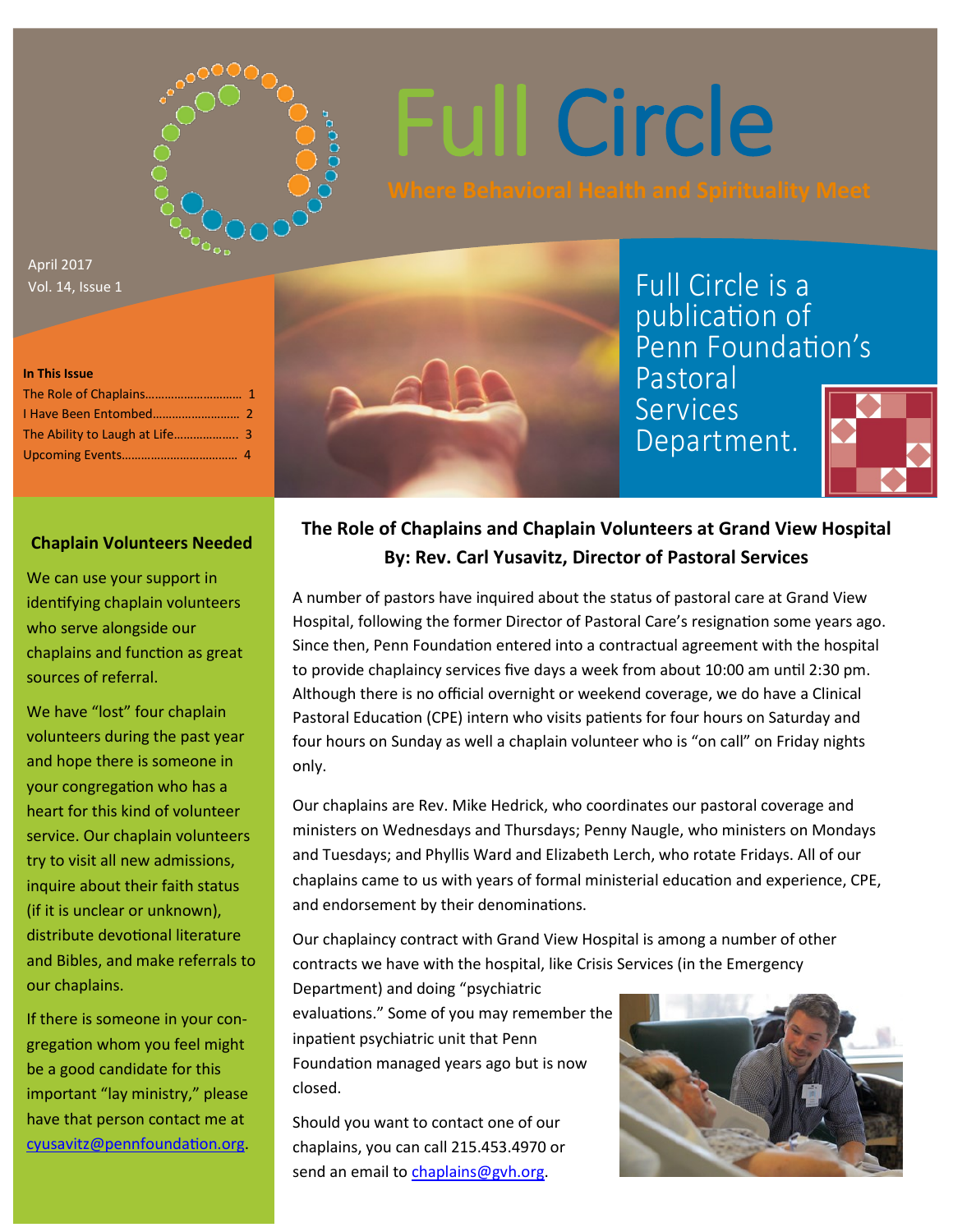

### **I Have Been Entombed**  by: Joyce Rupp

I have been entombed / Within the ego and the self; I have been dead / Within the walls of winter.

I have long lain aside / The hope that once I knew, Many forgotten truths / Line the path of wilderness.

I have grown weary / With the waiting cocoon; I have sensed with sorrow / The pain of transformation.



Yet in the graceful stillness / Of this early April morning, I am greeted in love / With inside Eastering.

I stand before this moment / With silent, rising sun And page-full of Scripture / And I proclaim: **I am coming forth!**

I've left the linens of winter / Lying there behind me; I've shook off the dust of the dead / And I'm bounding forth in Spirit.

> It is time to break loose. / It is time to come forth. It is time to allow life / To wing its way into depths.

This is the season of my Savior / The One whom God raised from the dead. This is the moment of resurrection / And I know it is the right time.

For I am coming forth, / Coming forth from the tomb And just like my God risen, I feel bonded with the world, I feel all brokenness brought unto one.



I am on my way to bless bread / With each of my dear friends: I'm on my way to offer presence / To all those I meet on the road; I'm on my way to bring resurrection To all who need God's healing Life.

It is Easter / And I proclaim: I've been raised from the dead! / I am coming forth from the tomb!

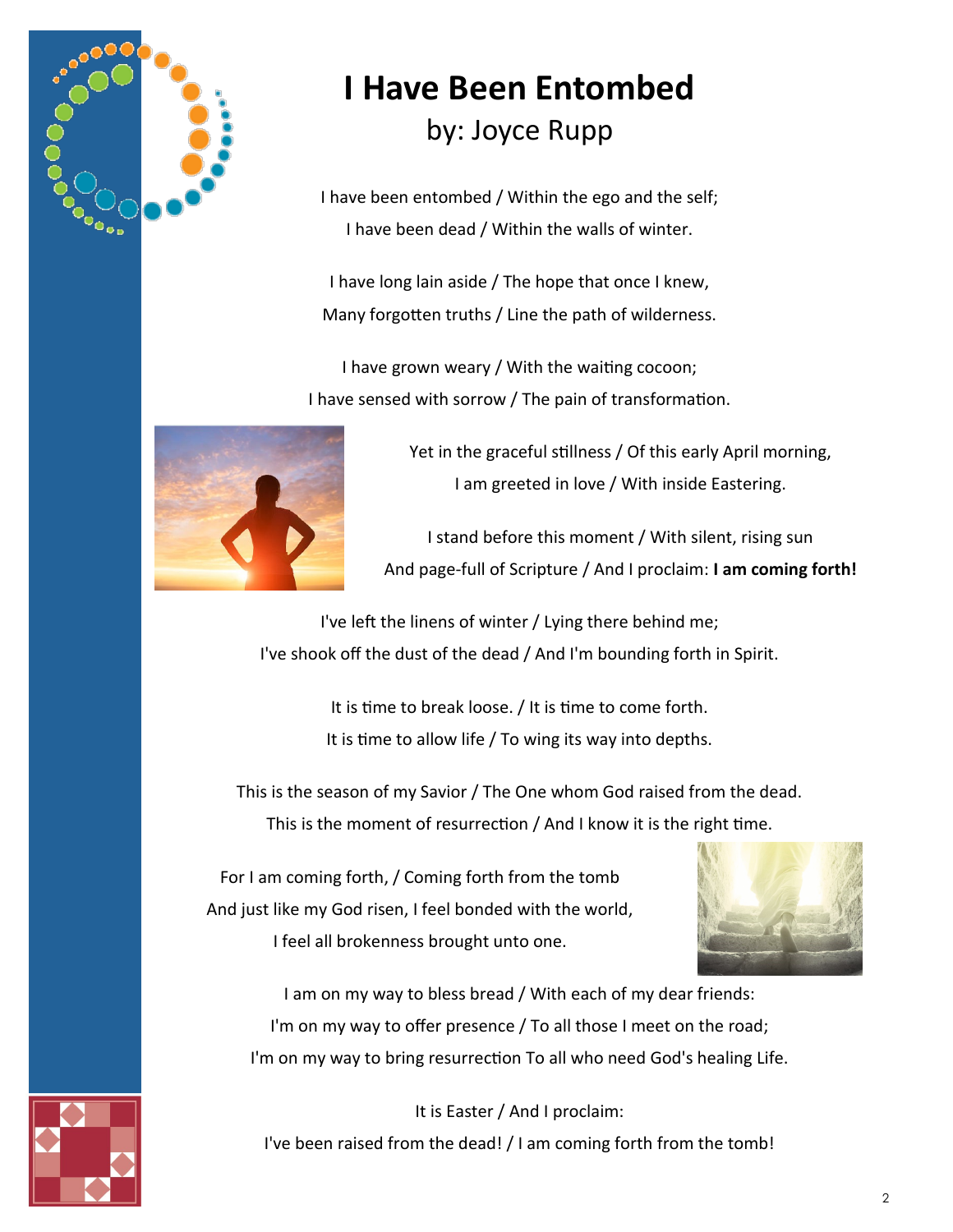### **The Ability to Laugh at "Life"**



The Sufi imam "Rahman" told this story to his disciples, but its wisdom can resonate with all of us. He called the story "*Nobody Knows the Trouble I've Seen."*

The Mulla Nasruddin took his donkey to the marketplace every day and put it up for sale. But each time a customer

approached, the donkey kicked, and even bit, the potential buyer. Finally, someone asked the Mulla how he ever expected to sell his donkey if the animal exhibited such difficult behavior. The Mulla then went on to say, "Actually, I have no intention of selling my donkey. I just want everyone to know the trouble I have to put up with with this animal!"

"Everyone has genius, but if you judge a fish by its ability to climb a tree, it will spend its entire life believing it is stupid." *~ Albert Einstein*



FOR SALE - Single owner tomb, Only used three days, and still has that new tomb smell. Reason for sale.. resident was resurrected.



The Back Pew - Jeff Larson